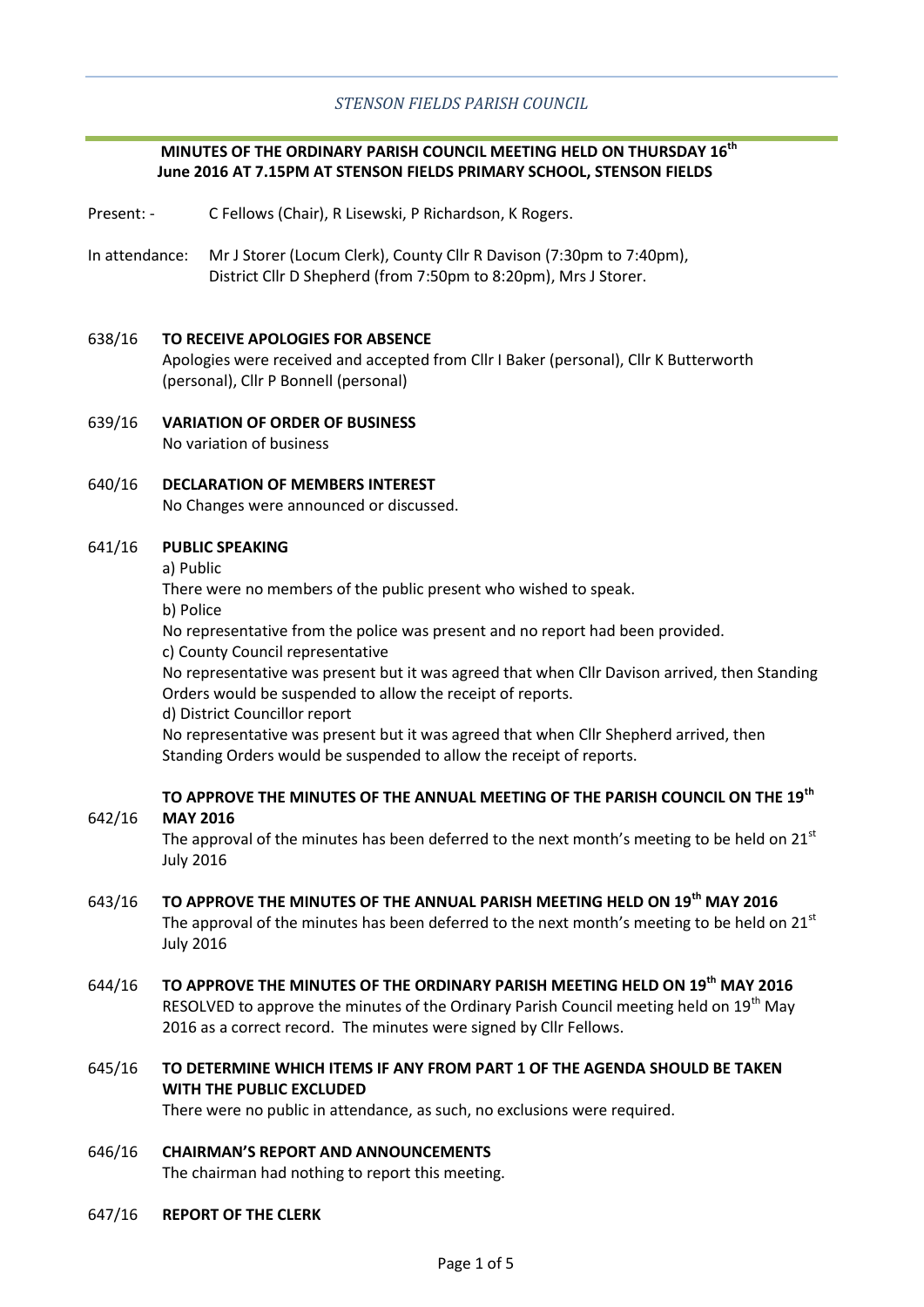The report of the Clerk was previously circulated to Cllrs.

There remains no further report from the tree officer regarding the inspection of the trees on Fox Close Park. The Clerk was requested to make enquiries with the Tree Officer. The 'Bairstows' For Sale sign on Grampian way remains in place and another For Sale sign has appeared between Tregory Way and Glencroft Drive appearing to be from 'Martin & Co' estate agents. Both of these are blocking visibility and as such the Clerk will chase up their removal or relocation.

# (R Davison arrives 7:30pm)

The Clerk will also continue to price check possible storage units and locations for the safe storage of the Parish Council records.

The Chairman suspended Standing Orders to allow Cllr Davison to address the meeting. Cllr Davison brought up that the previous minutes stated that 'Paul Jameson claims' in relation to the SLOW road paintings on Wragley Way and this appeared too accusatory.

Informed us that he has not yet reported the Virgin Media activity on Tavistock Lane and Tregony Way to the Highways Dept yet, but has visited the site and the work appears to be completed to very high standard. One complaint was received regarding the work where a hedge was burnt and Virgin Media have offered to replace the hedge if it is unable to re-grow. The team was complemented for their professionalism and quality of work.

The broken road portion of Deepdale Lane was reported by Cllr Davison in an email on June  $6<sup>th</sup>$ and he has been informed that patching work to be carried out will be assigned a day to resolve the situation, however as of the meeting, no date has yet been assigned.

The possible provision of rumble strips on the rural part of Arleston Lane to deter speeding motorists which would also reduce noise, this has been reported to 'Safer Neighbourhood'. It has been rumored but not confirmed that some of the speeding motorists are local residents, and that vehicles heading up towards a farm which may now be storing scaffolding, something the planning department are investigating but as yet no information has been released. Cllr Davison left 7:40pm

The Chairman returned to Standing Orders

#### 648/16 **CORRESPONDENCE**

- a) The 'For Sale' sign on Grampian way has already been discussed in the 'Report of the Clerk'
- b) The offer of a concrete table tennis table by the SDDC will need to be looked into to determine and confirm if there is sufficient space on the proposed site of Fox Close Park. The Council requested the desire for a walk around with the SDDC to help ensure that the Council are involved in the final decisions relating to the table tennis location. As an initial offer, after discussing the risk of vandalism and concerns regarding alcoholie drinking, the Council expressed an interested in acquiring the table and believe it would be a good fit in with and alongside the existing sports equipment on the same site. A maximum budgeted contribution towards the installation costs was set at £3,000.

7.50pm Cllr Shepherd arrived. The Chairman suspended Standing Orders to allow Cllr Shepherd at address the meeting.

Cllr Shepherd reported on the matters discussed at the Development Liaison Committee meeting that took place on Thursday  $12<sup>th</sup>$  May 2016. The discussion included the condition of the Balancing Pond and criticism that it is full of weeds and is untidy. It appears to not be the village pond that it was originally portrayed to be. The unsafe nature of the pond is made worst by the inadequacy of fencing around the pond.

The construction vehicles for the new developments are still using non approved routes. There were also concerns regarding the quality of the current sewerage system, as there are fears it does not appear to be capable of serving the new development as without this extra strain, a strong unpleasant smell continues to remains.

Sightings remain for speeding cars and motorists on Earls Way.

There is a highway issue in that there isn't sufficient pedestrian crossings available on Stenson Road. Concern had also been raised that there is no pedestrian access to the northern part of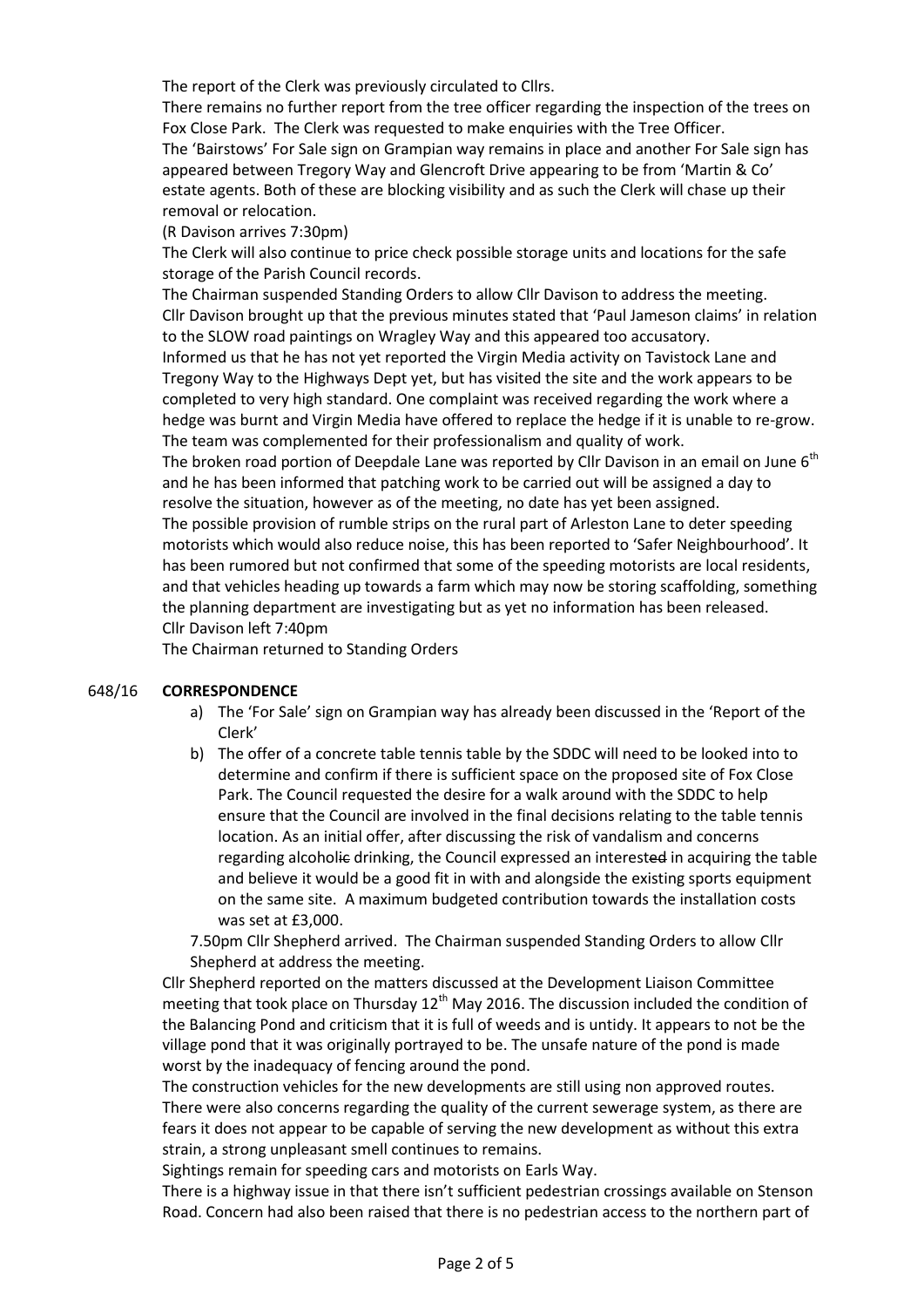the new development. However, It was pointed out that a footpath is in place to access Stenson Rd close the rail bridge. The only obstacle is that this stretch of road has been classified as far too dangerous for a pedestrian crossing to be installed. One solution in the future could be to use the existing traffic lights up near the bridge. The Council also expressed the possibility of potentially changing the speed limit from 40 mph down to 30 mph along Stenson Road to help improve safety, particularly with the prediction that a possible 160 children, with parents, will be attempting to cross this road to get to their primary school twice a day.

Developers confirmed that the complaint they received from the Ward Councillors regarding the lack of dog bins will be addressed in the shape of 4 new bins being provided on the development.

Developers will also open a public footway off Earls Drive on 22<sup>nd</sup> June. The access at the northern end of the development will open in September.

Concerns were raised about the sheer quantity of dwellings that are proposed in Housing Policy 15 as well as in Housing Policy 16 of the Local Development Plan which relates to Wragley Way and Primula Way respectively.

The current time scale set in place for the Local Development Plan is from 2011 through to 2028.

Cllrs have reported that they are providing pressure for a secondary school to be included within the development as there are no plans currently outlined, although concerns are present in how little space there currently is exists for schools without the introduction of 3 sections of dwelling development.

The current highway infrastructure is not strong enough to cope with the new development expansions. The reports for two phases which altogether would include connecting Chellaston junction A50 to Stenson Road as well as later connecting A38 Rykneld to join onto aforementioned route. This connection of the A38 and A50 could drive a lot of traffic through and along Wrangley Way.

The current speed limit along past the Bubble Inn is set at 60mph, although it would be safer if this was reduced even to 40mph or 50mph along the whole stretch of road. The County Council has not responded to the calls for the 40mph, through Stenson Fields, to be reduced to 30 mph.

(Cllr Shephard left 8:20pm)

The Chairman returned to Standing Orders

#### 649/16 **FINANCE**

| Accounts for payment<br>a) |                               |        |          |
|----------------------------|-------------------------------|--------|----------|
|                            | Cheque No Payee & Description | £      |          |
| 1997                       | May 2016 Salaries             | 76.40  |          |
| 1998                       | May 2016 Salaries             | 142.20 |          |
| 1999                       | May 2016 Salaries             | 287.84 |          |
| 2000                       | May 2016 Salaries             | 59.42  |          |
| 2001                       | DCC                           | 167.93 |          |
| 2002                       | Reimbursements                | 3.50   |          |
| 2003                       | Streetscape Product & Service |        | 11958.00 |

b)Risk assessments are up to date There are no changes to the risk assessments.

#### 650/16 **PLANNING**

Applications No applications.

**Decisions**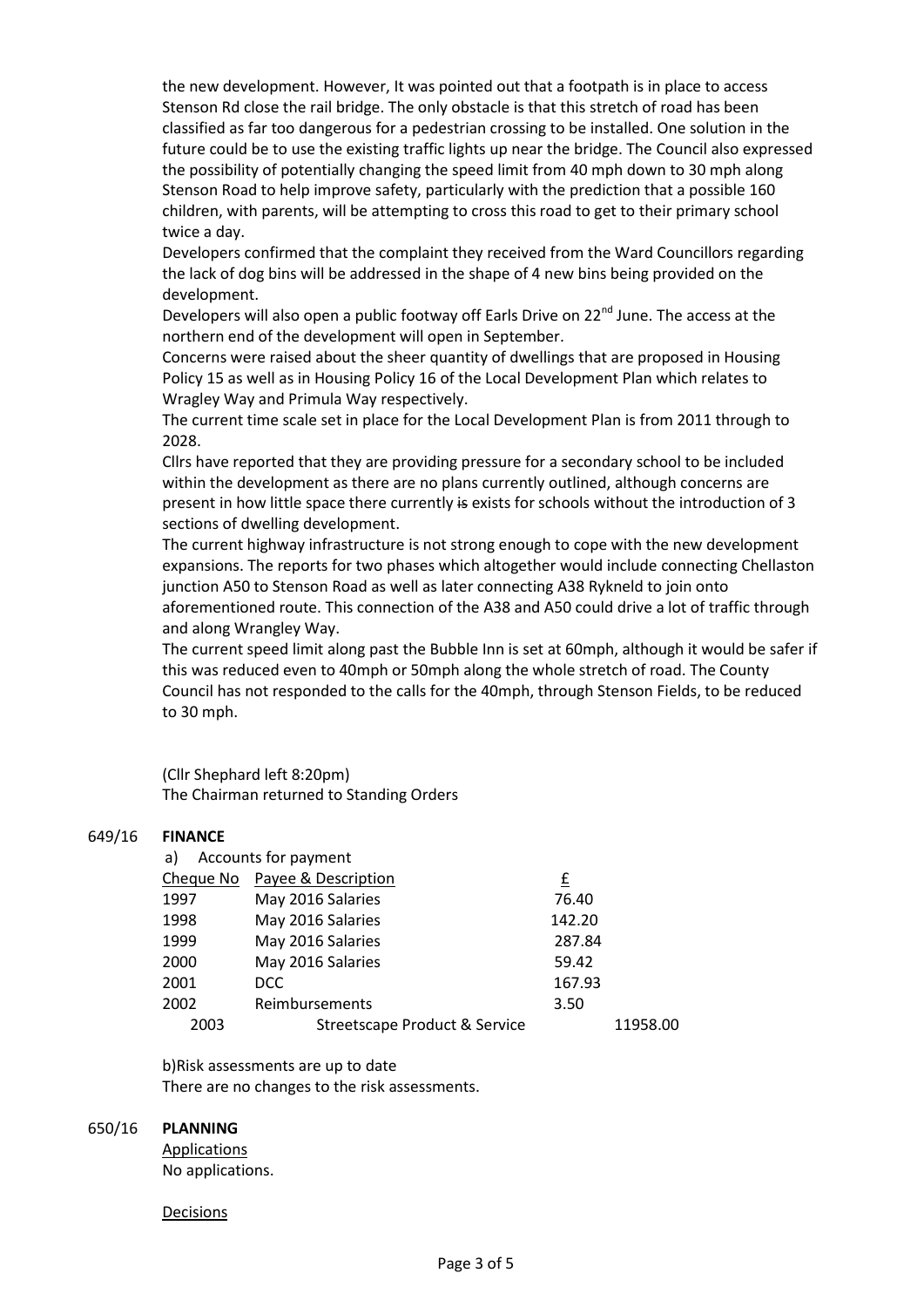No decisions.

#### 651/16 **POLICE ISSUES/ SPEED LIMITS/ ROAD SAFETY**

Speeding is still relevant although the police have expressed that this is not a localized problem but a national matter that is currently a working progress. The vehicle activity speed sign on Glencroft Drive had a positive effect on speeding overall. On the new development site, reports have been received about anti-social driving that is dangerous for pedestrians especially when the vehicles are speeding over 30mph. The grass length either side of the canal has been reported to be excessively long and is obscuring vision and safety barriers, although this area is within Barrow's boundaries.

## 652/16 **SAXONGATE**

There is nothing further to report except that the safety rail on the exit from the balancing pond to Stenson Road is still not in place.

## 653/16 **LENGTHSMAN SCHEME**

Chairman Fellows presented hour sheets and receipts for bin bags purchased. The Lengthsman had reported a mattress dumped on Wragley Way near its junction with Beaufort Rd. This has now been cleared by the "Clean Team".

## 654/16 **ENVIRONMENT**

- a) The Parish Council no longer has its own contractor to cut grass, plant bulbs and fertilise. Resolved to make an enquiry with the probation office to investigate whether the community payback team can provide such services as the planting of bulbs on the highway verges and in other identified areas. Otherwise, there will be the need to engage the services of a new contractor.
- b) On Grampian Way, there are low hanging and overgrown bushes which forces pedestrians to walk on the road. The Clerk was requested to report this to the relevant authority for attention.
- c) Grass cutting on the Ledbury Chase play area had been missed on at least two occasions. After complaints it has since been completed. Several other areas had only been cut with a tractor leaving many areas uncut and untidy. Some of this has been attributed to teething problems with newly hired staff.
- d) Reports throughout Stenson Fields of weed killing spray being over used in apparently the wrong locations was received as the grass is being killed rather than weeds. The Clerk was instructed to report this to SDDC.
- e) Loose weeds and grass are not being removed around drains. The Clerk was requested to report this to SDDC.
- f) Play equipment for summer holidays has been booked but dates have not been distributed. The Clerk will provide Cllrs with the dates.
- g) The corroded bin on Zetland Crescent needs replacing with the spare on Trigony way by the SDDC as current bin is not fit for health and safety. The Clerk was instructed to report this to SDDC and for SDDC to provide a replacement.
- h) Ledbury Chase play field hedge overgrowing again.

No Further progress in regards to the replacement of a bench with a memorial bench dedicated to Pam Harvey and has been deferred to the next meeting.

## 655/16 **To Receive Any Update on the Proposed Paris Boundary Changes**

There was nothing further to report.

#### 656/16 **CONSULTATIONS**

There were no matters to discuss.

# **TO RECEIVE FEEDBACK AND REPORTS FROM COUNCIL REPRESENTATIVES ON OUTSIDE**